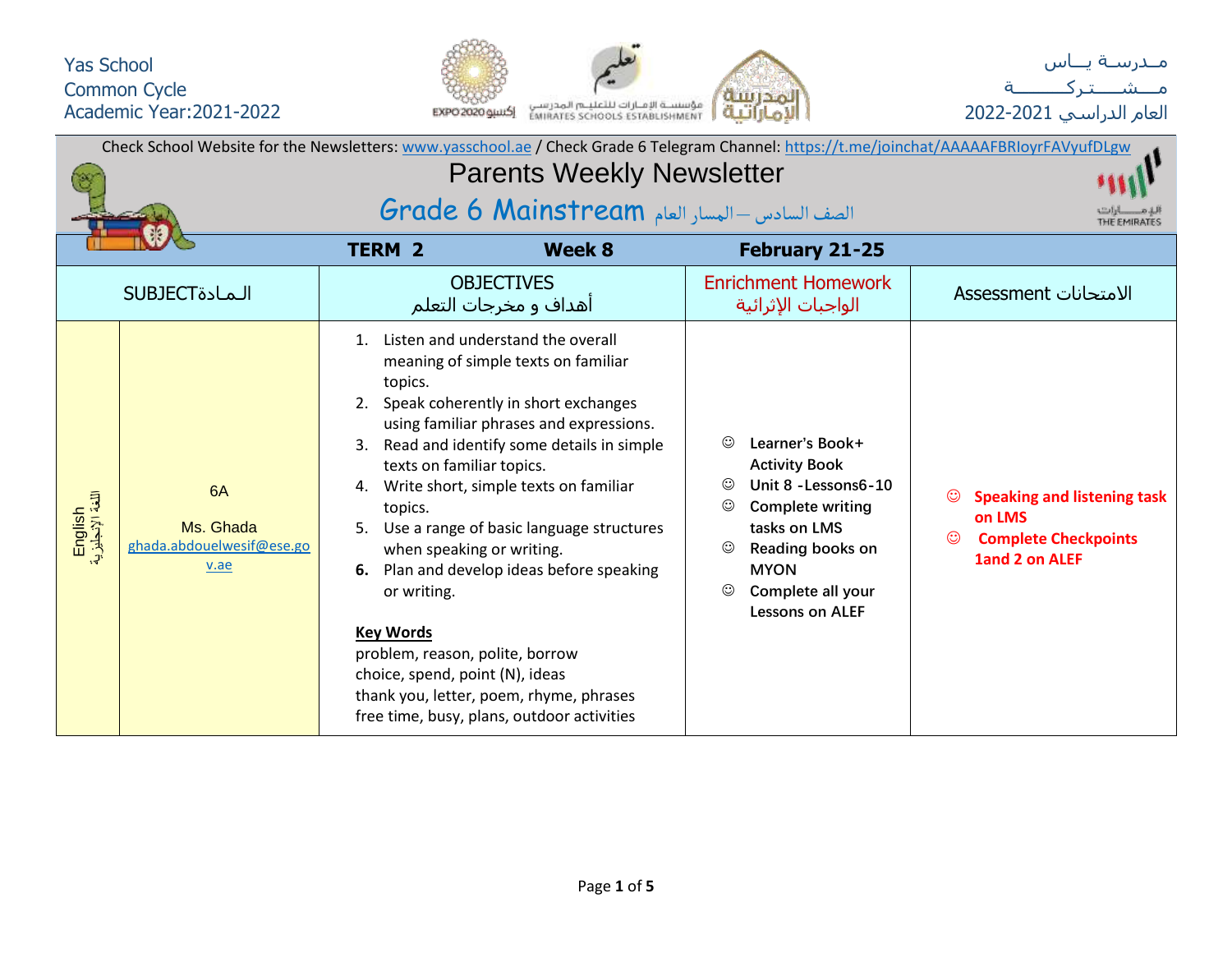| English<br>اللغة الإنجليزية | 6B & 6D<br><b>Ms. Marie</b><br>marie.blackwatson@ese.gov.ae | Grammar:<br>To learn the structure of online reviews.<br>To use prepositions at and on to talk<br>about days and time.<br>To learn about countable and<br>uncountable nouns.<br><b>Speaking and listening:</b><br>To listen to and extract information from<br>text/audio<br>To recall/ talk about information you have<br>heard in text and audio.<br><b>Reading and Writing:</b><br>To read and discuss online reviews.<br>To write a review about a place you<br>visited.                                                                                                                                                                                                                                                | <b>ALEF lessons</b><br>Activity book                                                        | <b>Quizzes</b><br><b>ALEF checkpoints</b> |
|-----------------------------|-------------------------------------------------------------|-----------------------------------------------------------------------------------------------------------------------------------------------------------------------------------------------------------------------------------------------------------------------------------------------------------------------------------------------------------------------------------------------------------------------------------------------------------------------------------------------------------------------------------------------------------------------------------------------------------------------------------------------------------------------------------------------------------------------------|---------------------------------------------------------------------------------------------|-------------------------------------------|
| English<br>اللغة الإنجليزية | 6C<br><b>Ms. Kaypris</b><br>kaypris.evans@ese.gov.ae        | Listening: Listen and understand the<br>$_{\odot}$<br>overall meanings of conversations using<br>present continuous (future arrangement).<br>Reading: Read and identify specific<br>$_{\mathbb{O}}$<br>information in poems.<br><b>Speaking:</b> Speak coherently in short<br>exchanges using familiar phrases and<br>expressions.<br>Writing: Apply spelling rules and<br>$_{\mathbb{O}}$<br>conventions when writing a poem.<br><b>Key Words:</b><br>really busy, grandparents, tennis, get<br>home, computer games, Tuesday evening,<br>free time, problem, reason, angry, sorry,<br>choice, spend, point (N), idea, thank you<br>letter, poem, rhyme, phrases, tarantula,<br>house, bag, got out, catch, football, home | <b>ALEF Lessons</b><br>Activity Book (Unit 8-<br>Communication)<br><b>MyON Reading Task</b> | Quiz on LMS                               |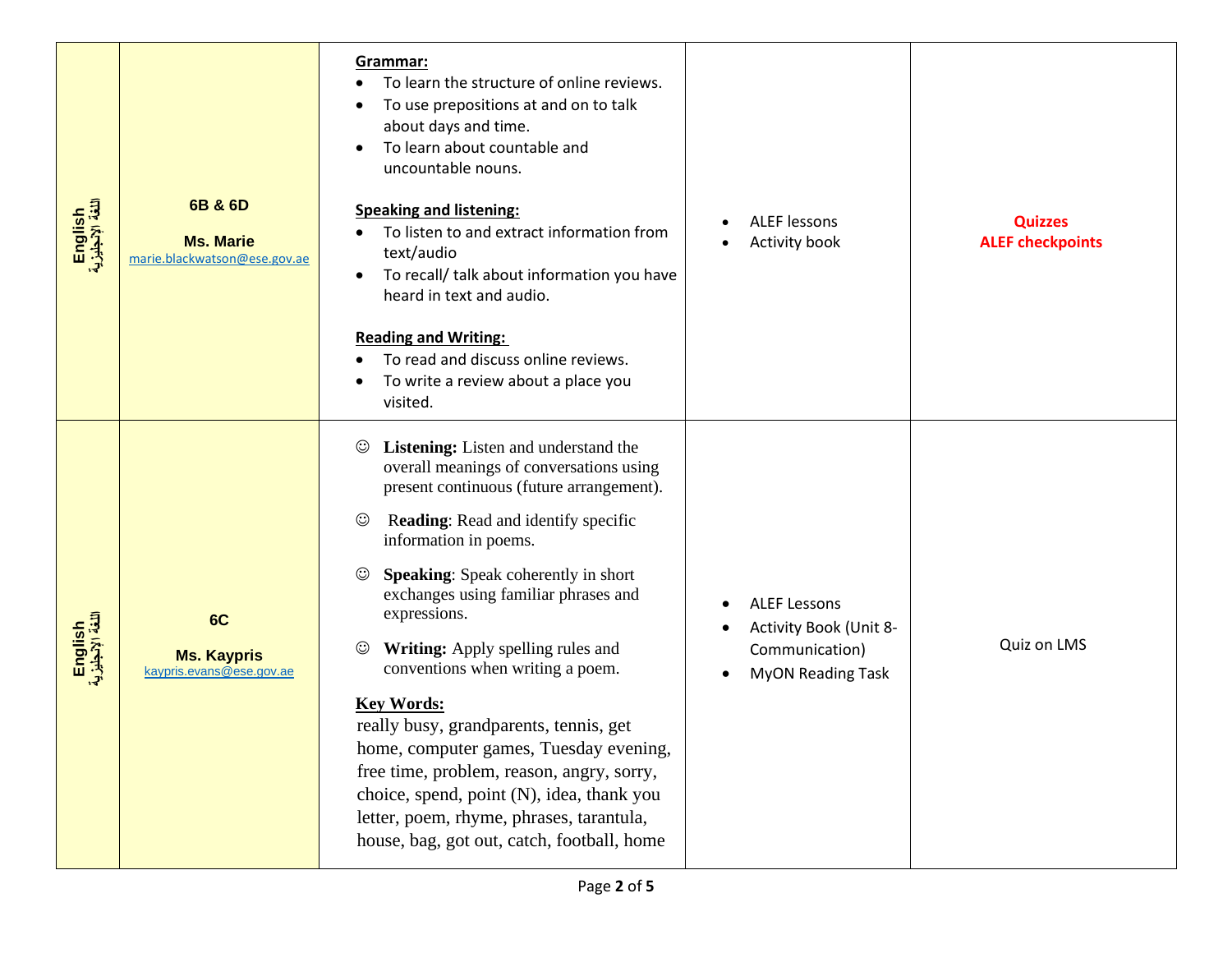|                              | <b>6A</b><br>Mr. Jamal<br>jamal.yaseen@ese.gov.ae                     | <b>Chapter 8:</b><br>Lesson 4: Multiple Representations of<br><b>Functions</b><br>Problem-Solving Investigation: Make a Table<br>Lesson 5: Solving One-Step Inequalities.                  | Alef Lessons<br><b>Activity Book</b>                                                         | <b>Complete alef lessons</b><br>Test3 chapter 7  |
|------------------------------|-----------------------------------------------------------------------|--------------------------------------------------------------------------------------------------------------------------------------------------------------------------------------------|----------------------------------------------------------------------------------------------|--------------------------------------------------|
| الرياضيات<br>Math            | 6B<br><b>Mr. Ashraf</b><br>ashraf.sharafeldin@moe.gov.ae              | 166/167. Multiple Representation of<br><b>Functions</b><br>169/170. Inequalities: Solving Mentally<br>171/172. Writing and Graphing Inequalities<br>173/174. Solving One-Step Inequalities | <b>Complete alef lessons</b><br>and LMS quizzes                                              | <b>Complete alef lessons</b><br>and LMS homework |
| Science<br>الطوم             | <b>Ms. Khawla</b><br>khawla.alnakhbi@moe.gov.ae                       | <b>Chapter 8 Lesson 2</b><br><b>Moving cellular materials:</b><br>Passive transport<br>Active transport                                                                                    | <b>Alef lessons:</b><br>107-108-109-110-111-112                                              | <b>Complete all worksheets on LMS</b>            |
| Math<br>الرياضيات            | <b>Ms. Ebtehal</b><br>(6C, 6D)<br>Ebtehal.Alademi@ese.gov.ae          | <b>Chapter 8:</b><br>Lesson 4: Multiple Representations of<br><b>Functions</b><br>Problem-Solving Investigation: Make a Table<br><b>Lesson 5: Inequalities</b>                             | <b>LMS Activities</b><br>(Hot problems, supportive<br>worksheet)                             | <b>Complete ALEF lessons</b>                     |
|                              | المعلم خالد (6B, 66)<br>khaled.hasan@ese.gov.ae                       | درس لويس باستور + درس المفعول المطلق                                                                                                                                                       | <mark>حل منصة ألف</mark>                                                                     |                                                  |
| Arabic<br>اللغة العربية      | المعلمة رانية (6D, 60)<br>ranyah.aldhanhani@ese.gov.ae                | درس لويس باستور + درس المفعول المطلق                                                                                                                                                       | استكمال دروس منصّة ألف<br>وأنشطة بوابة التعلّم الذّكى                                        |                                                  |
| lslamic<br>التربية الإسلامية | 6A & 6B<br>المعلمة مريم الحمادي<br>Mariam-<br>ym.alhammadi@ese.gov.ae | غزوة بدر الكبرى<br>نواتج التعلم<br>بيبين أسباب الغزوة.<br>يذكر أحداث غزوة بدر .<br>يوضح تسامح الإسلام.<br>يستنتج أهمية الحوار البناء<br>يعبر عن أهمية البناء الحضاري.                      | 1.       حل أنشطة الدرس في<br>منصة ألف<br>2. الإنتهاء من مهام الدرس<br>المطلوبة في منصة LMS. | تسميع حديث درس أخلاق حميدة                       |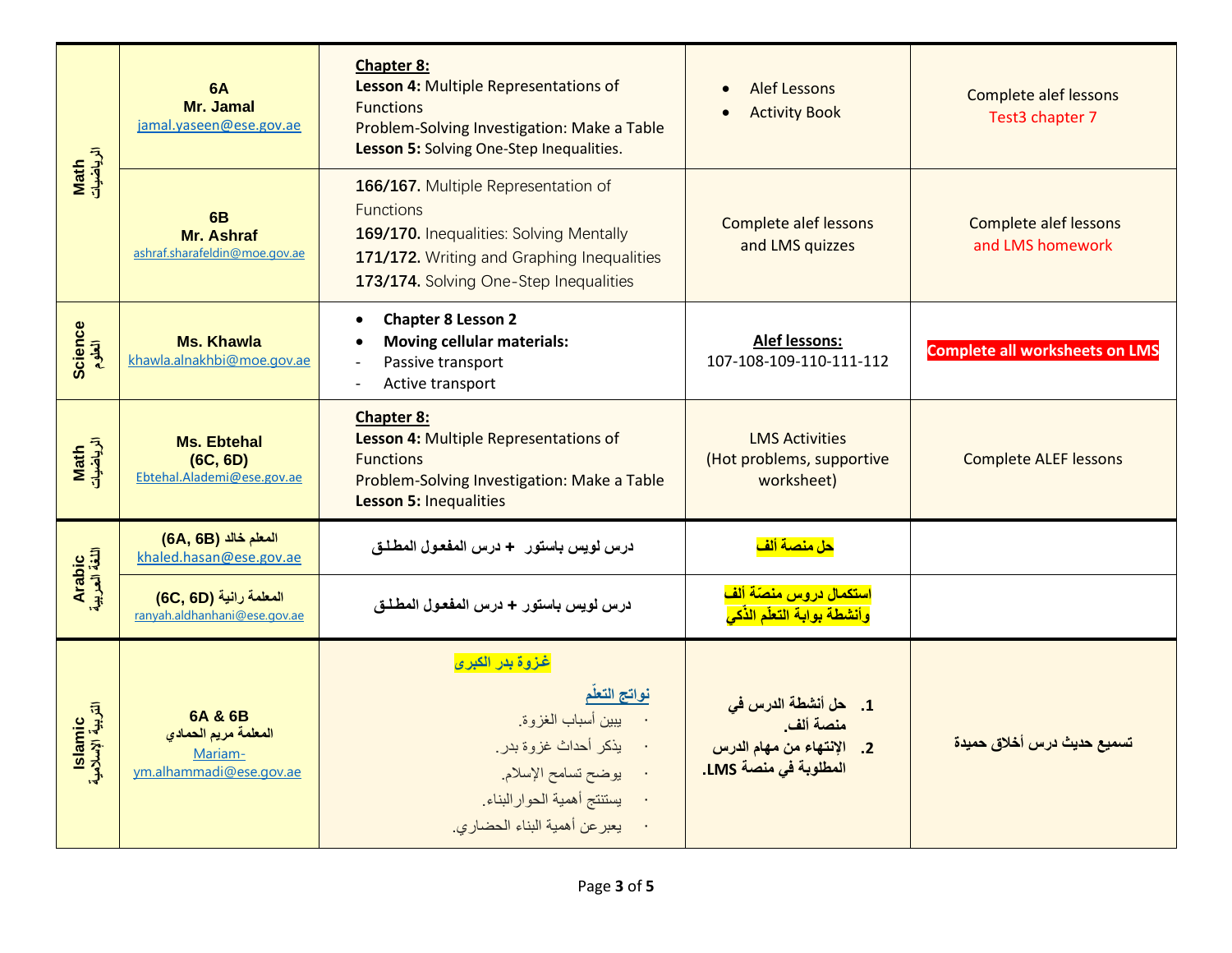|                                                                  | المعلمة عائشة العلوى 6C, 6D<br>ayesha.alalawi@ese.gov.ae | غزوة بدر الكسبرى                                                        | <mark>حل الدروس في منصة ألف</mark>                                                                                          |                                                                 |  |  |  |  |
|------------------------------------------------------------------|----------------------------------------------------------|-------------------------------------------------------------------------|-----------------------------------------------------------------------------------------------------------------------------|-----------------------------------------------------------------|--|--|--|--|
|                                                                  | المعلمة عائشة الكعبي 6A<br>ayesha.alkaabi@ese.gov.ae     | درس: موروث بلادی                                                        | الرجاء الانتهاء من حل الدروس<br>في منصة ألف                                                                                 |                                                                 |  |  |  |  |
|                                                                  | المعلمة سماح 6B<br>samah-ai.mohamed@ese.gov.ae           | درس موروث بلادى                                                         | <mark>حل الدرس في منصبة ألف</mark>                                                                                          | ختبار تقويم الثاني الدروس المطلوبة<br>(كوريا الجنوبية)          |  |  |  |  |
| الدراسات الاجتماعية<br>والتربية الأخلاقية<br>Social Studies + ME | المعلمة جيهان حافظ 6C & 6D<br>gihan.hafez@ese.gov.ae     | درس موروث بلادى                                                         | الرجاء الانتهاء من دروس منصة ألف<br>الانتهاء من كتابة التقرير عن<br>جمهورية الهند على منصة التعلم<br><mark>الذكى LMS</mark> | الاختبار الثاني للفصل الدراسي الثاني لمن لم<br>يختبر لظروف صحية |  |  |  |  |
| Design &<br>Technology<br>التصميم والتكذيلوجيا                   | المعلمة نوال 6D<br>nawal.aldhanhani@ese.gov.ae           | Program the actions of a robot in<br>response to sensory input          | LMS activities in lesson plan<br>and self-learning                                                                          | Check point 2<br><b>Check DT channel for the Revision</b>       |  |  |  |  |
|                                                                  | <b>6A-6B-6C</b> المعلمة مجد<br>majd.alashouri@ese.gov.ae |                                                                         |                                                                                                                             |                                                                 |  |  |  |  |
| <b>Drama</b><br>$\sum_{i=1}^{n}$                                 | المعلم محمود صابر<br>mahmoud.hmohamed@ese.gov.<br>ae     | سمات الشخصبة                                                            |                                                                                                                             |                                                                 |  |  |  |  |
| Music<br>موسيقى                                                  | المعلم هاني (بنين)<br>hany.vahia@ese.gov.ae              | نشيد الأم الجزء الثالث<br>تكملة درس النغمات اللحنية على المدرج الموسيقى |                                                                                                                             |                                                                 |  |  |  |  |
|                                                                  | المعلمة رحمه (بنات)<br>Rahma.Mehrez@moe.gov.ae           | آلة العود                                                               |                                                                                                                             |                                                                 |  |  |  |  |
|                                                                  | المعلمة فاتن (بنين)<br>faten.koussa@ese.gov.ae           | درس المجتمع و الفنان                                                    | الرجاء الانتهاء من لوحة الدرس<br>الفارط رؤيتنا و تسليمها على LMS                                                            |                                                                 |  |  |  |  |
| Visual Art<br>الفئون البصرية                                     | (المعلمة جيهان (بنات+2+4<br>gehan.elhawy@ese.gov.ae      | 3- ما وراء الصورة                                                       |                                                                                                                             |                                                                 |  |  |  |  |
| الرياضية<br><b>PE</b><br>さんだ<br><b>I</b>                         | Mr. Brian (Boys)<br>Brian.Shaughnessy@ese.gov.ae         | <b>ATHLETICS</b><br><b>Sprint Start technique</b>                       | <b>Self-Learning on LMS</b>                                                                                                 |                                                                 |  |  |  |  |